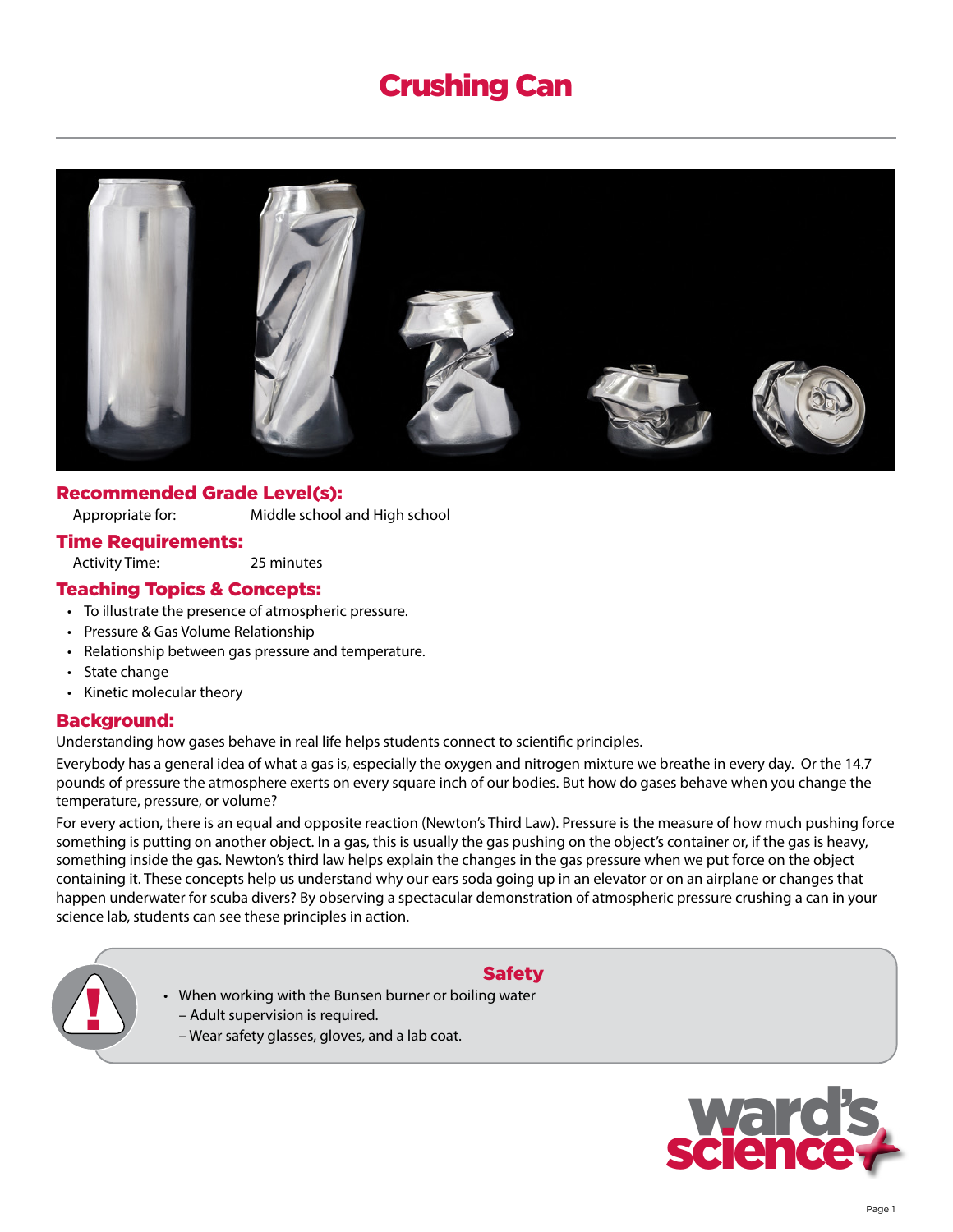# Crushing Can (continued)

# Materials:

- Empty soda can (or large metal container with a lid)
- Aluminum pie plate
- Hot plate or Bunsen burner
- Wire gauze square held by a support ring and stand
- Beaker tongs
- Water

(*Tip:* Add ice to your water for an even more astounding result.)

## Procedure:

- 1. Add water to an empty soda can until the bottom is covered to a depth of $\sim$ 1 cm.
- 2. Using a hot plate, heat the can to the point that steam is visible from the opening. A Bunsen burner can be used to heat the can but do not heat the can directly with the flame. Place the can on a wire gauze square that is held by a support ring and stand.
- 3. Continue heating for a minute. Then, using beaker tongs, carefully and quickly invert the can in an aluminum pie plate containing water (or a plastic dish tub half-filled with water).

# Expected Results:

When the can is inserted into the liquid, it is crushed in a spectacular demonstration of atmospheric pressure.

Students will be amazed to see that a small amount of water boiled inside a soda can cause it to implode instantly when submerged into cold water! The generation of steam pushes air out of the can. Upon inversion in the cold water, the steam condenses back to liquid water, causing a decrease in pressure relative to its surroundings. The atmospheric pressure crushes the can as a result.

## Follow up:

#### **• What's happening:**

- 1. What is happening as you heat the water? (water boils)
- 2. What is coming out of the top of the can? (water vapor)
- 3. What happened to the can? (it was crushed)
- 4. Why was the can crushed?

## **• Predictions:**

- 1. What will happen when I turn the can over and immerse it in cold water?
- 2. What would happen if the can was empty?
- 3. What would happen if the water was heated but not boiled?
- After students have made their predictions, repeat the experiment using the different variables mentioned in the above questions. Have students observe and then explain the repeated experiments.
- Ask students to use the principles in this activity to explain why it's dangerous to heat or compact Aerosol cans. What causes those pressurized cans to explode, and what happens to the propellant inside?
- Atmospheric pressure, changes of state. Help students visualize the changes in the particles both inside and outside the can before and after heating.